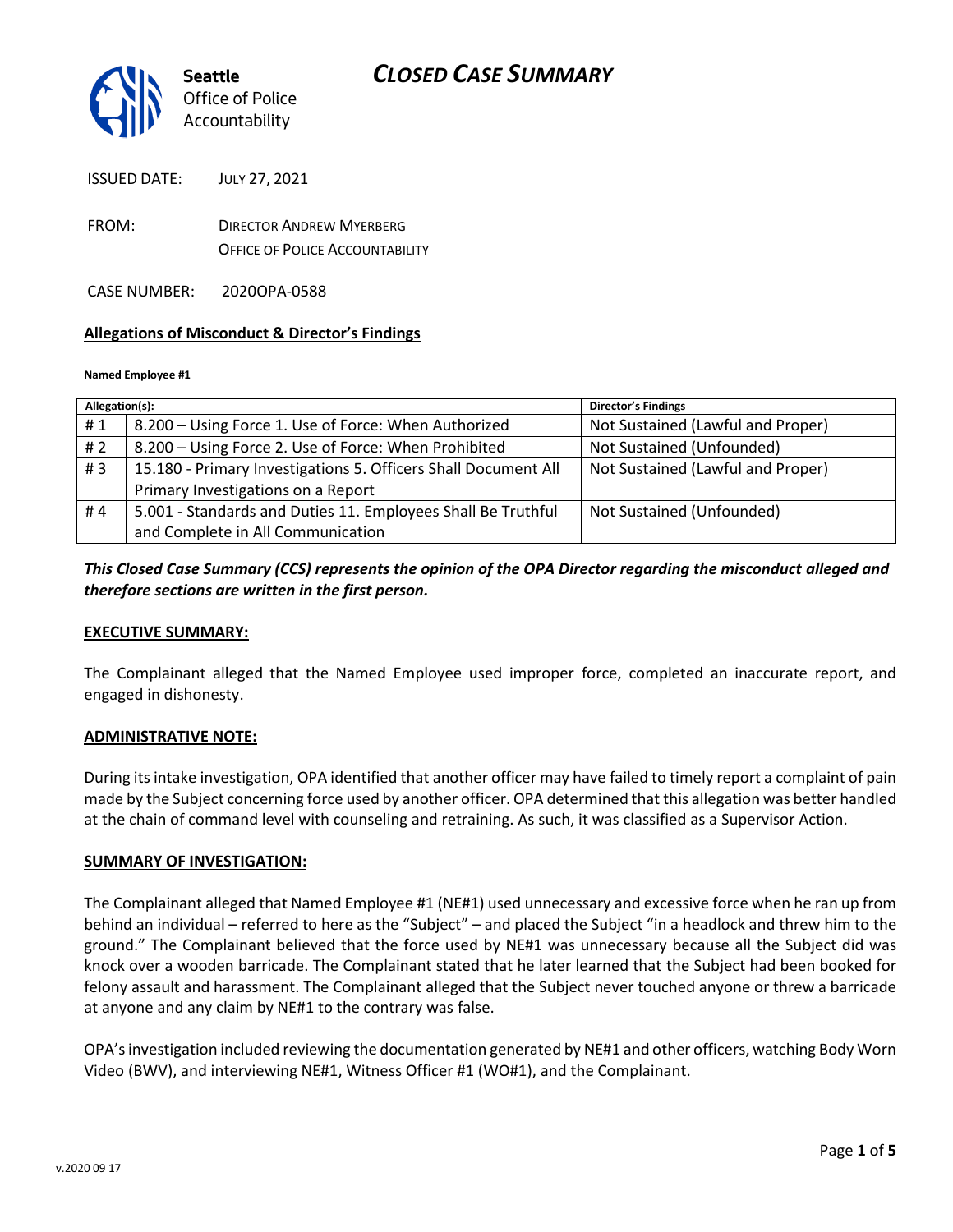



OPA CASE NUMBER: 2020OPA-0588

In the incident report that he completed, NE#1 documented that, while working a demonstration, officers effectuated an arrest. At that time, a group of individuals – he numbered 20 – began rushing towards the officers. He positioned himself in front of the officers. Demonstrators tried to push their way through him, but he prevented them from doing so. NE#1 wrote that the Subject began yelling at him from a distance. NE#1 noted that the Subject's statements included: "I'll shoot your ass bitch" and "you can suck a dick." NE#1 described that the Subject "then began walking briskly towards" him while saying: "move your ass out of my mother fucking way." NE#1 wrote that he told the Subject to go around and that the Subject entered a parking lot to the north. NE#1 indicated that, as the Subject did so, he "pushed a 'sawhorse' style barricade and continued yelling profanities." While approximately 20 feet away from NE#1, the Subject said to him: "I got a gun to shoot you bitch" and "do you want me to pull my gun out and shoot your ass?" NE#1 documented that the Subject approached him, "picked up the sawhorse barricade," and "threw it" at NE#1. NE#1 described that "the barricade was made of 2x4 lumber." NE#1 reported that the barricade "struck the left side of [his] body after being thrown by" the Subject. The Subject then began to walk away. NE#1 stated that he ran after the Subject and told the Subject that he was under arrest and began pulling him down. The Subject sat on his rear end and said that he was "sorry." NE#1 wrote that he told the Subject to get on the ground and handcuffed him.

NE#1 also generated a use of force report. In that report, NE#1 described the following force: "I ran after [the Subject] and grabbed onto his backpack and arm. I told [the Subject] to get on the ground while assisting him in a downwards motion."

OPA watched video from approximately 30 different officers to assess whether and how the barricade struck NE#1. The BWV taken by NE#1 and another officer to his right provided the best perspectives. The BWV recorded by NE#1 showed the Subject walk by the barricade, look towards NE#1, lift the barricade up, and then throw it towards NE#1 while walking away. The barricade was not blocking the Subject's path and it appeared clear that the Subject intentionally threw the barricade at NE#1, not that he pushed it over as he later contended. The BWV showed the barricade move towards NE#1 and NE#1's body shifted in response. The barricade then made a loud noise at it hit the ground. From this vantage point, it appeared that the barricade did, in fact, strike NE#1 on his left side. Another officer recorded BWV from NE#1's right and from a distance away. The BWV showed the Subject walk up to the barricade and throw it towards NE#1. Immediately prior to this occurring, NE#1 was looking towards the officer, he then turned to face the Subject as the barricade was thrown. The video appeared to show the barricade make contact with NE#1's left side, specifically his arm. The extent of the impact was unclear from the video given the distance of the other officer from NE#1 and the fact that the officer's view of the left side was from across NE#1's body. It also appeared that the contact may have been a result of NE#1 reflexively moving his arm up and out.

With regard to the conduct of the Subject prior to the incident, the BWV corroborated that the Subject used profanity towards NE#1 and that he threatened to get a firearm and to shoot NE#1. The BWV also indicated, as reported by NE#1, that the Subject pushed the barricade on one earlier occasion prior to approaching NE#1 again.

The BWV showed the force used to take the Subject into custody. NE#1 and WO#1 ran towards the Subject. NE#1 grabbed onto the Subject's right shoulder area. This caused the Subject to move forward. NE#1 then spun the Subject around by placing his right hand and forearm across the Subject's face. NE#1 moved the Subject down as the Subject also sat on the ground. All in all, the takedown took approximately four seconds. There was no evidence from the BWV that NE#1 ever placed the Subject into a "headlock" as described by the Complainant. Officers then tried to control the Subject's body and take him into custody. He was not initially compliant and asked what he had done. He denied throwing the barricade at NE#1. He was ultimately handcuffed and taken to a transport van.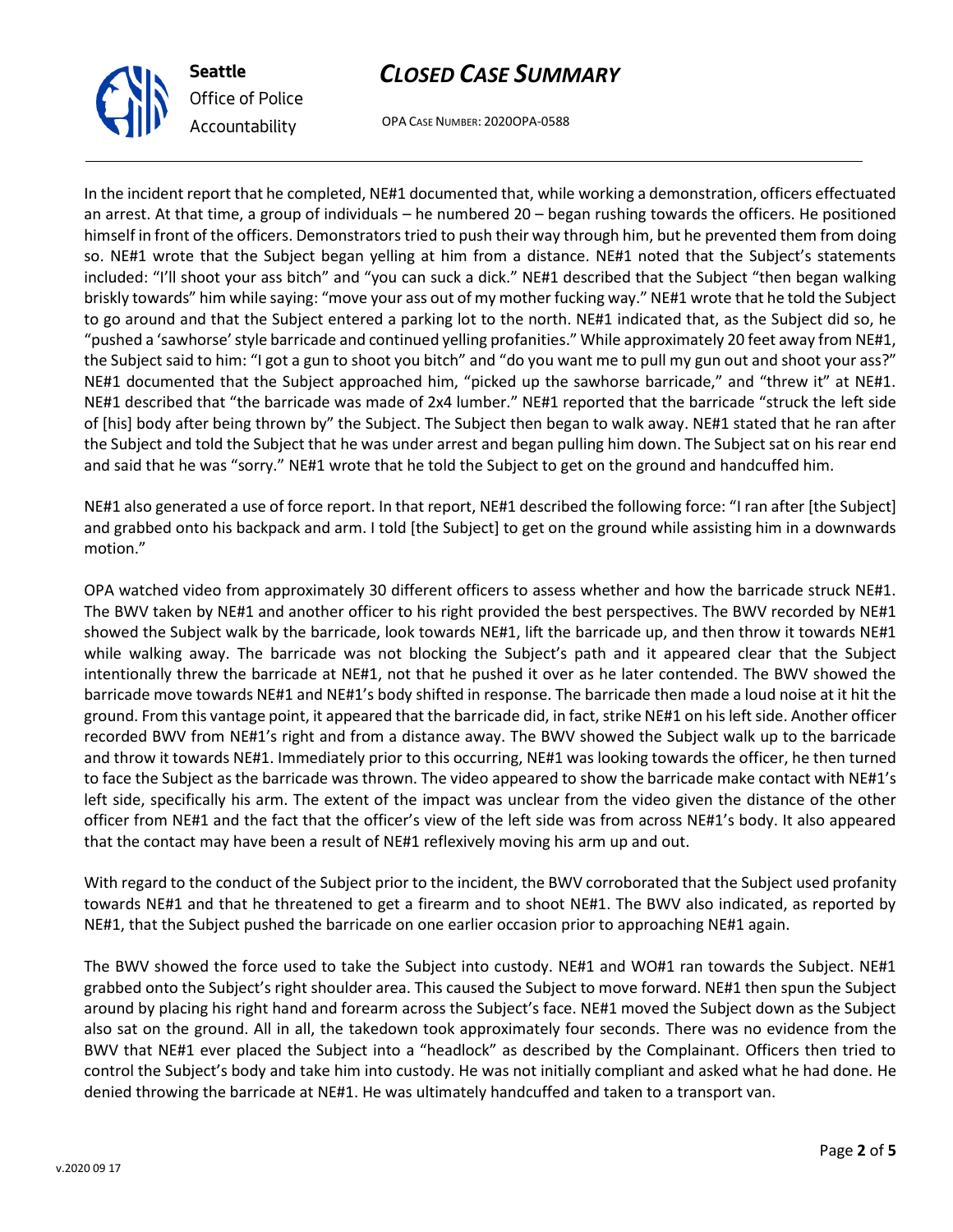

**Seattle** *Office of Police Accountability*

# *CLOSED CASE SUMMARY*

OPA CASE NUMBER: 2020OPA-0588

Lastly, the BWV showed NE#1 screening the arrest with a Sergeant. NE#1 told the Sergeant that the Subject made threats to harm him and then threw the barricade at him, missing him by six inches. The Subject was ultimately charged with assault and harassment.

At his OPA interview, NE#1 stated that he believed that the Subject struck him with the barricade. He said that he was not sure that this was the case when he initially screened the incident with the Sergeant. He said that he thought that he had brushed it off with his hand instead of it striking him. He stated that he later spoke to WO#1 and WO#1 said that he was sure that the barricade hit NE#1. He then reviewed his BWV, and it did appear that the barricade struck him. Accordingly, he put that information in his report. In explaining his statement to the Sergeant that the barricade missed him by six inches, NE#1 said that his statement was based on his recollection after a stressful incident and the lack of perfect information available to him. He stated that he may have meant that the barricade was six inches from him when he struck it.

NE#1 said that he grabbed the Subject's upper shoulder across the face and pulled the Subject down consistent with his training, which he described as: "controlling someone from their—the highest point in order to put them in a disadvantage and bring them down." OPA asked NE#1 about the lack of mention in his force report of reaching around the Subject's facial area. NE#1 said that he based his force report off of his video, which had a limited view and showed him reaching for the Subject's backpack strap. He explained that he was not authorized to review WO#1's BWV at the time and, as such, he did not see the better angle capturing his force. NE#1 denied ever putting the Subject into a headlock or otherwise impairing the Subject's breathing.

NE#1 affirmed that there was probable cause to arrest the Subject for both harassment and assault. He noted that the BWV captured the Subject's threats to shoot him and then his violent actions towards NE#1.

WO#1 told OPA that he believed that the barricade struck NE#1. He felt that it may have hit NE#1's legs or feet. WO#1 also heard the threats made by the Subject and viewed his demeanor as hostile. WO#1 did not recall whether he spoke to NE#1 after the fact and relayed to NE#1 his belief that the barricade had made physical contact. He said that it was possible but that he could not remember given the time that had lapsed since the incident.

# **ANALYSIS AND CONCLUSIONS:**

### **Named Employee #1 - Allegation #1** *8.200 – Using Force 1. Use of Force: When Authorized*

SPD Policy 8.200(1) requires that force used by officers be reasonable, necessary and proportional. Whether force is reasonable depends "on the totality of the circumstances" known to the officers at the time of the force and must be balanced against "the rights of the subject, in light of the circumstances surrounding the event." (SPD Policy 8.200(1).) The policy lists a number of factors that should be weighed when evaluating reasonableness. (*See id*.) Force is necessary where "no reasonably effective alternative appears to exist, and only then to the degree which is reasonable to effect a lawful purpose." (*Id*.) Lastly, the force used must be proportional to the threat posed to the officer. (*Id*.)

NE#1 used force to pull the Subject to the ground and then again to control the Subject's body in order to place him into handcuffs. With regard to the first force used, it was not, as explained below, a headlock. The video showed that NE#1 grabbed the Subject across his facial area and pulled him down to the ground. NE#1 explained that he was taught to control the top of the body. He also explained that, because the Subject was moving and twisting, he was unable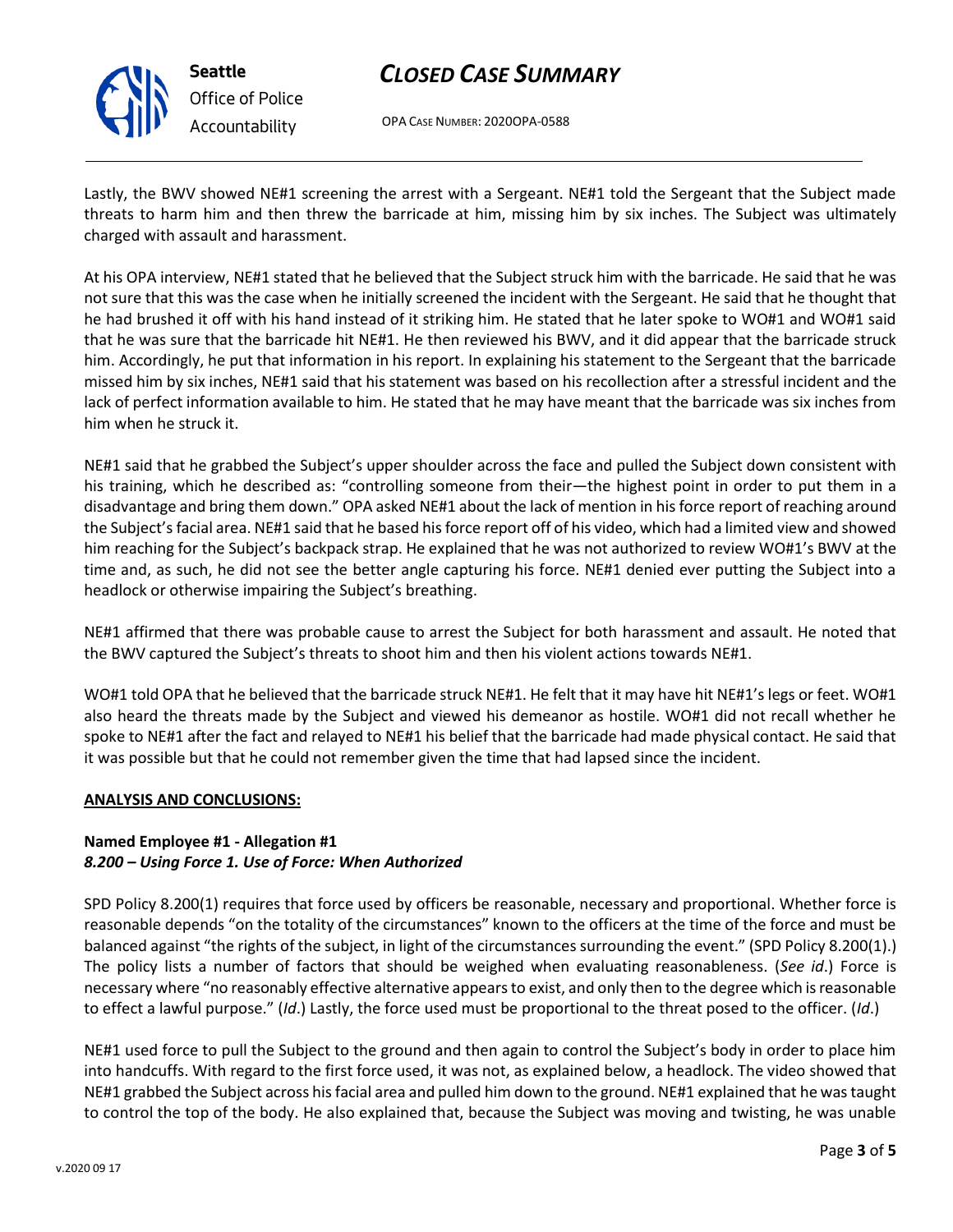

**Seattle** *Office of Police Accountability*

# *CLOSED CASE SUMMARY*

OPA CASE NUMBER: 2020OPA-0588

to grab the Subject exactly where he wanted and intended. However, NE#1 asserted that he used low-level force to take the Subject into custody.

From a review of the video, OPA agrees. While NE#1 reached across the Subject's face to turn him and pull him down, he did not appear to make contact with the Subject's neck that did or could have impaired the Subject's ability to breathe. Moreover, NE#1's hand and forearm were in the vicinity of the Subject's facial area for just seconds until NE#1 was able to pull the Subject down to the ground. The takedown was controlled, and the Subject did not appear to suffer any injury at that time. Given the fact that the Subject had just made threats to shoot NE#1 and then had thrown a barricade at NE#1 which appeared to make contact with NE#1's body, NE#1 had probable cause to arrest the Subject and, to do so, to take the subject down to the ground. The force NE#1 used to effectuate this was reasonable, necessary, and proportional and, thus, was consistent with policy.

OPA reaches the same conclusion with regard to the force used to control the Subject when the Subject was on the ground. This force, which consisted of control holds and body weight, was entirely appropriate under the circumstances.

For these reasons, OPA recommends that this allegation be Not Sustained – Lawful and Proper.

### Recommended Finding: **Not Sustained (Lawful and Proper)**

# **Named Employee #1 - Allegation #2** *8.200 – Using Force 2. Use of Force: When Prohibited*

SPD Policy 8.200-POL-2 governs when force is prohibited. If, as the Complainants alleged, NE#1 used a chokehold on Complainant #2 and then pressed his knee into her neck, this would have constituted prohibited force under the circumstances.

Again, the BWV provides no evidence to support the conclusion that NE#1 used a headlock on the Subject or any sort of neck or carotid hold. As discussed above, the force was consistent with policy and did not fall within the category of prohibited conduct.

Accordingly, OPA recommends that this allegation be Not Sustained – Unfounded.

# Recommended Finding: **Not Sustained (Unfounded)**

### **Named Employee #1 - Allegation #3** *15.180 - Primary Investigations 5. Officers Shall Document All Primary Investigations on a Report*

SPD Policy 15.180-POL-5 governs reports written by officers. Such reports must be thorough, complete, and accurate. Here, the Complainant alleged that NE#1's report – specifically, his claim that he was struck with the barricade – was inaccurate and, thus, inconsistent with policy.

This case presents two issues from OPA's perspective. First, was NE#1's report inaccurate when he noted that he was struck by the barricade? Second, did NE#1 incompletely detail what occurred during this incident, including with regard to the force he used?